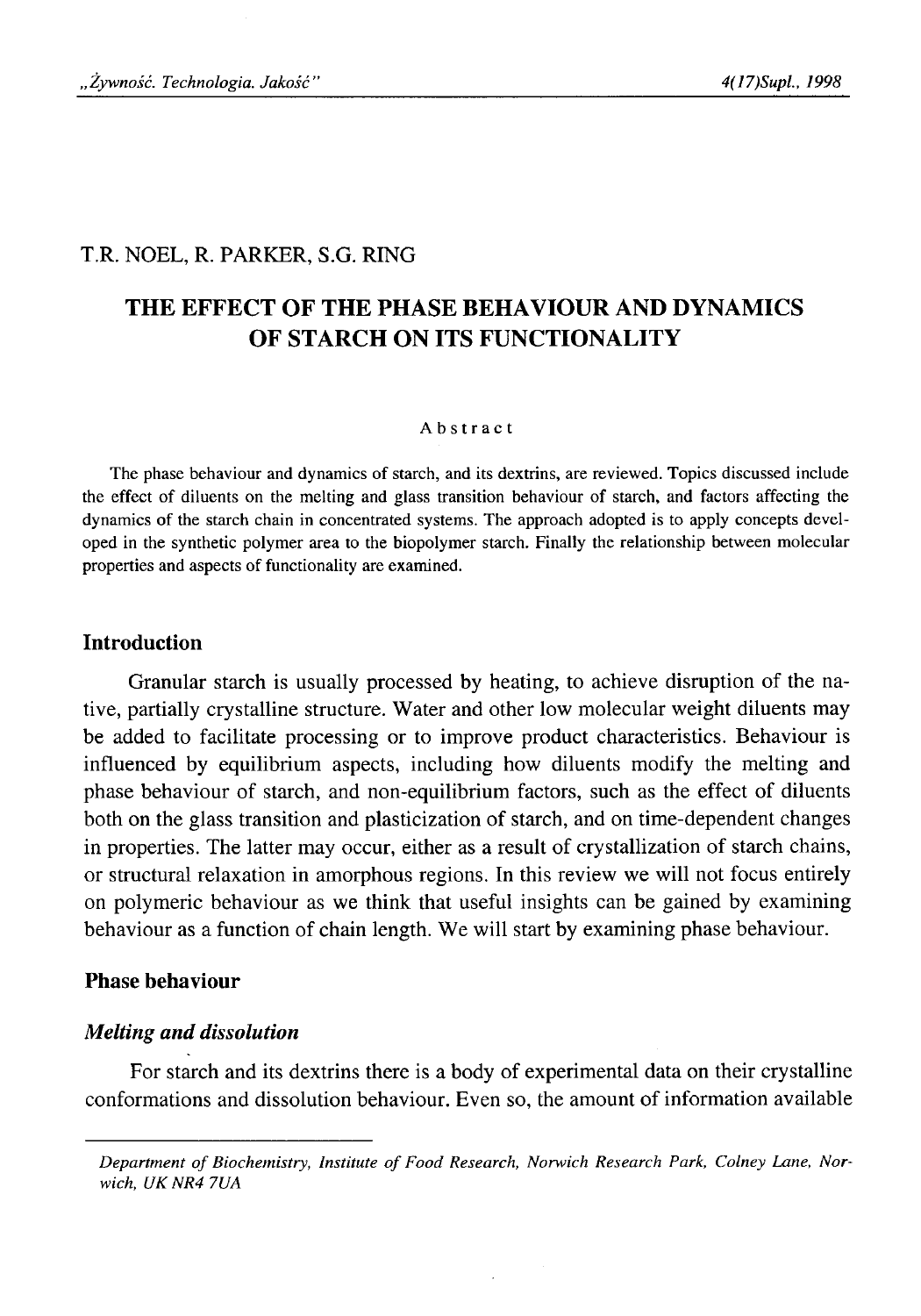is not as extensive as for a synthetic polymer. Although the existence of polymorphic crystalline forms of starch has been known for a number of years it is only comparatively recently that it has been possible to obtain single crystals (Imberty and Perez, 1988; Imberty et al., 1988; Buleon *et al.,* 1990; Helbert *et al.,* 1993). The A and B forms, which are present in the native granule, are based on the packing of double helices into monoclinic and hexagonal arrays, respectively.

Although polysaccharides can be crystallized from aqueous solution, it is generally easier to prepare single crystals from oligomeric fragments. The minimum chain length required for the formation of the A and B crystalline forms of starch is greater than 9 units (Pfannemuller, 1987; Gidley *et al.,* 1987). Less information is available on the crystallization behaviour of maltooligomers ranging in degree of polymerisation from 3-9 units. These oligomers readily form stable glasses on drying concentrated aqueous solutions at room temperature (Jeffey and Saenger, 1991; Orford *et al.,* 1989). Methyl  $\alpha$ -maltotrioside crystallizes as a tetrahydrate, in which the chain conformation adopted is similar to that found in the A and B forms of amylose (Pangborn *et al.,* 1985). Similarly p-nitrophenyl  $\alpha$ -maltohexaoside was crystallized as a hydrated molecular complex with  $Ba(I_3)_2$ , with the carbohydrate chain forming a double helical arrangement (Hinrichs *et al.,* 1987). Recently maltopentaose was crystallized as a hepta or octahydrate (Moates *et al.,* 1997). A characteristic of oligosaccharide hydrates (Jeffey and Saenger, 1991) is that the water forms a network structure, with the sites of occupancy having different affinities for water molecules, and the extent of occupancy depending on ambient conditions of water vapour pressure and temperature.

For synthetic polymers, in extended chain crystals, the melting temperature  $T_m$  increases with increasing chain length (Mandelkern *et al.*, 1990). T<sub>m</sub> decreases with chain folding, or if the polydispersity of the polymer introduces defects in the crystalline lattice. In contrast to most crystalline synthetic polymers, it is not possible to observe directly the melting of the isolated starch crystals. Even the  $T_m$  of the "monomer", anhydrous β-D-glucose, is 150°C (Parks *et al.,* 1928), and close to the temperature at which thermal degradation of carbohydrates is observed. One option for the study of the melting of crystalline forms of starch is to use a diluent to depress  $T_m$ (Donovan, 1979). The classical description (Flory, 1953) of the compositional dependence of polymer melting in the presence of a diluent is given by

$$
1/\Gamma_{\rm m} = 1/\Gamma_{\rm m}^{\ \nu} + (R/\Delta H_{\rm u}). \ (V_{\rm u}/V_1). \ [ \ \nu_1 - \chi v_1^2 ] \tag{1}
$$

where  $T_m^0$  is the melting temperature of the pure polymer,  $V_u$  and  $V_l$  are the molar volumes of polymer repeating unit and diluent, respectively,  $v_1$  and  $v_2$  are the diluent and polymer volume fractions, respectively.  $\Delta H_u$  is the enthalpy of fusion per repeating unit and  $\chi$  is the Flory-Huggins interaction parameter characterising the interaction energy per solvent molecule. The above relationship predicts that the smaller the vol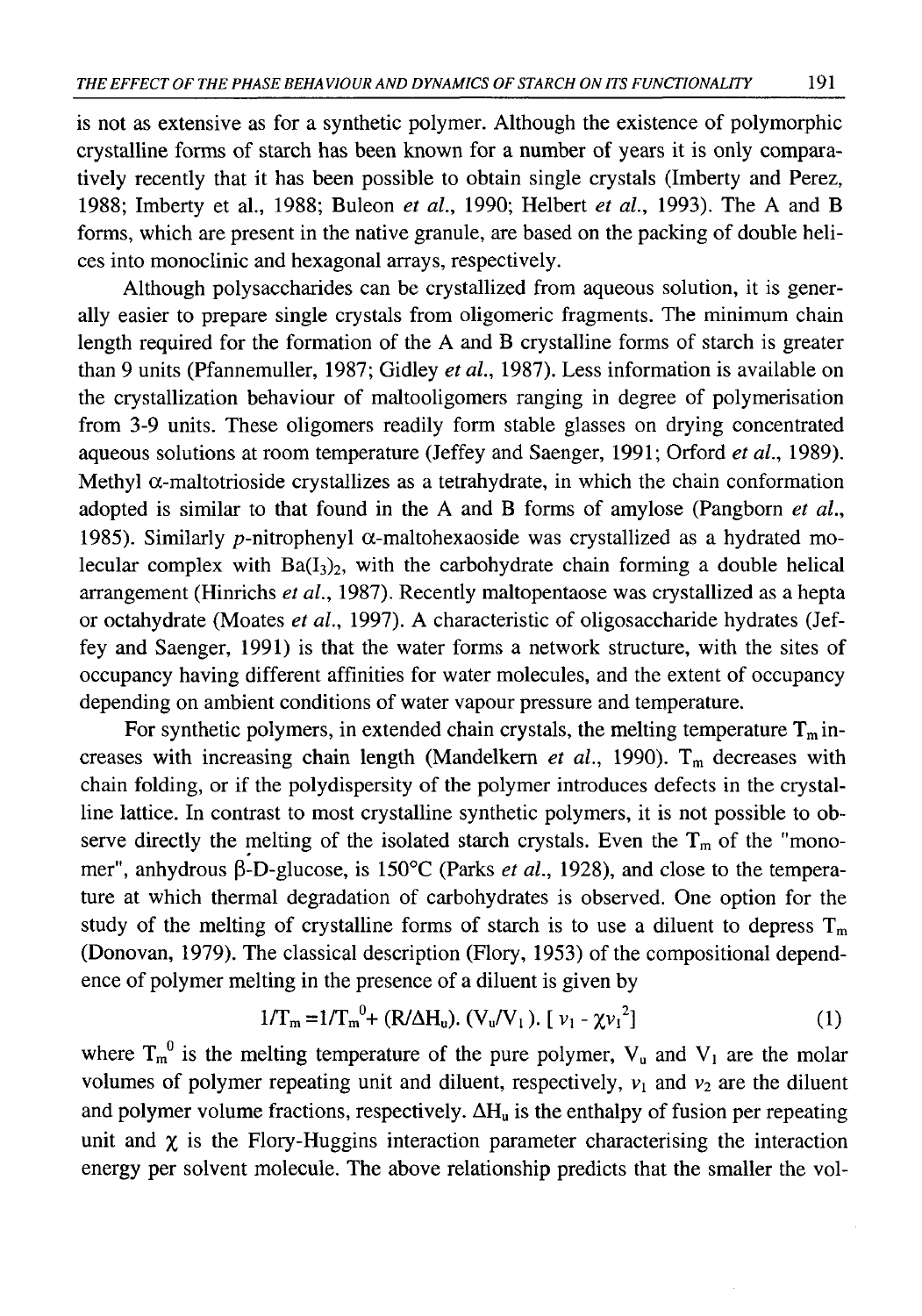ume of diluent relative to that of the polymer segment, and the more favourable the interaction between diluent and polymer, the greater the effect of the diluent in depressing  $T_m$ .

Calorimetric studies (Taylor and Rowlinson, 1955) on carbohydrate/water mixtures show a favourable energetic interaction between the components. With increasing carbohydrate chain length, an opposing entropie contribution to the interaction free energy becomes evident (Moates *et al.,* 1997).

Water at room temperature can be classified as a relatively poor solvent for the starch chain. At the limit of infinite molecular weight,  $\chi$  is 0.5 for a dilute amylose solution, rising to ~0.8 at a polymer concentration of 80% w/w. These values of  $\gamma$  are qualitatively consistent with the aqueous solution behaviour of the amylosic chain. Although lower maltooligomers form stable aqueous solutions at room temperature, the effect of increasing chain length leads to instability, this is revealed through the gelation and aggregation from concentrated aqueous solution. The solvent quality of water increases with increasing temperature, although as yet there is limited data on the temperature dependence of χ.

The relatively small molecular volume of the water molecule compared to the anhydrohexose unit of the starch chain indicates that it can be an effective diluent in depressing Tm. This is indeed observed in recent studies (Moates *et al.,* 1997) which have examined both the chain length and composition dependence of the dissolution of amylose crystals. The dissolution in water of the B-type crystalline polymorph of amylose, crystallized from fractions of limited polydispersity, ranging in chain length from 12 to 55 residues, was examined by scanning calorimetry. With increasing chain length in this range, the dissolution temperature, at a volume fraction of water of 0.8, increased from 57 to 119°C. The extrapolated dissolution temperature for the high molecular weight polymer at this water content was 147°C. From equation 1 it is possible to obtain a prediction of a T<sub>m</sub> of ~250°C at a water content of 26% w/w rising to ~480°C for  $T_m^0$ . For the same chain length it was found that the dissolution of the Apolymorph in water occurred at temperatures approximately 20°C higher than the Bpolymorph (Whittam *et al.,* 1990). Some of the data on the composition and chain length dependence of melting is summarised schematically in Figure 1. The data is relevant to the stability and processability of starch and its products, and it gives insight into the potential links between starch structure and gelatinization behaviour. It also forms a framework to help interpret the observed retrogradation behaviour of amylose and amylopectin. For example, synthetic polymers in a poor solvent, at a temperature which is far below the  $T_m$  of the crystalline solid, often form turbid gels – as does amylose. Similarly, the association between increasing the length of unsubstituted amylopectin constituent chain, and the tendency for amylopectin to recrystallize at ambient temperatures.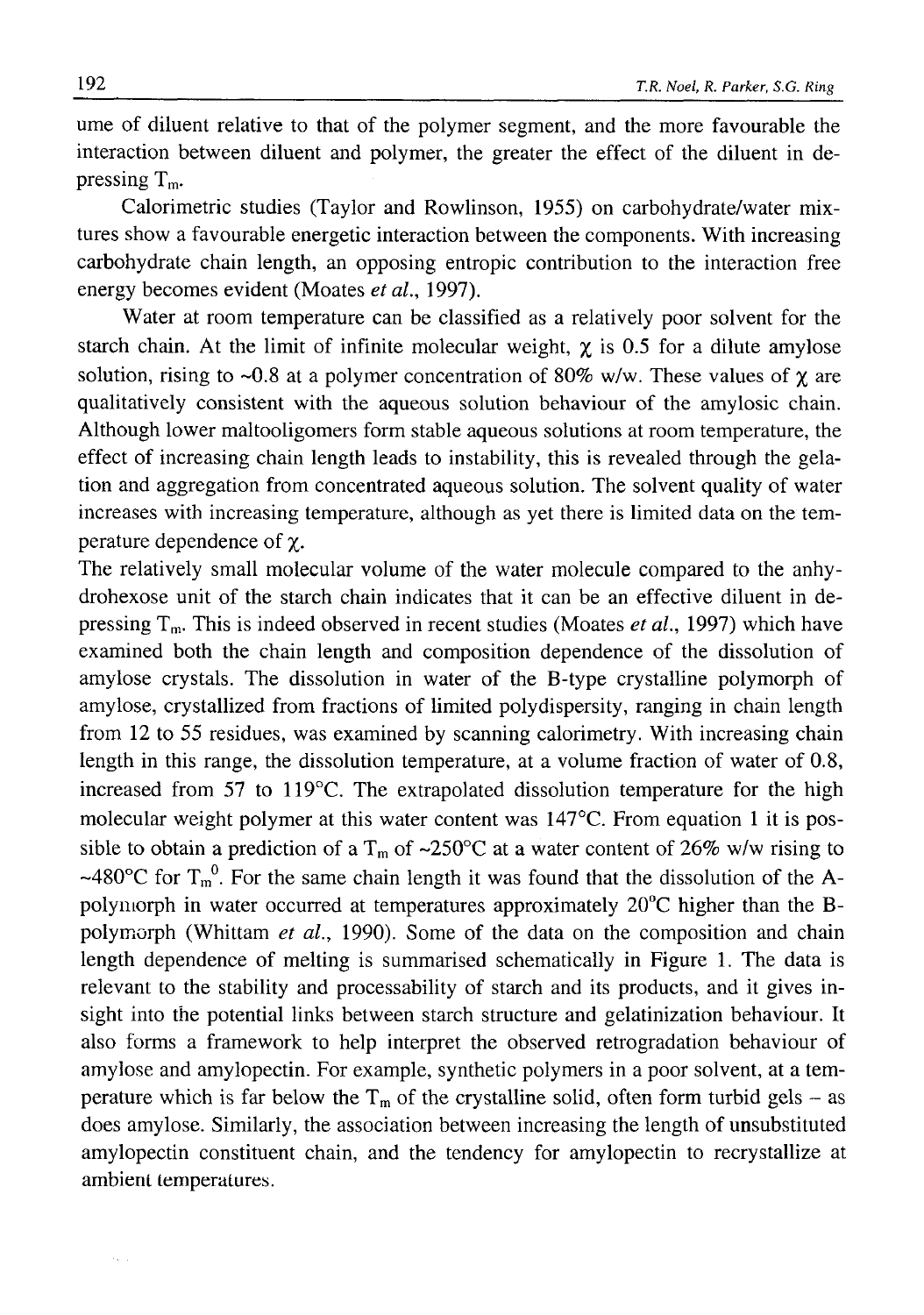

Fig. 1. Composition dependence of the T<sub>m</sub> of the B crystalline polymorph of starch in water and T<sub>g</sub> of a starch/water mixture. Solid lines denote current limit of observations.

## *Ternary systems — one polymer and two diluents*

Although water is the most common diluent encountered in starch systems, other diluents may be added to further modify behaviour. As water is invariably present, the next step in complexity is to consider behaviour in ternary mixtures, containing two diluents, one of which is water. As before, the balance of interactions between species influences behaviour. When these interactions are sufficiently large, phase separation is obtained, with a polymer-rich phase containing predominantly one diluent, and a polymer-deficient phase containing the other. Even before a phase separation is observed, the partial replacement of one diluent by another can have a dramatic effect on polymer behaviour.

The physicochemical analysis of this phenomenon is dependent on the system, differing somewhat depending on whether a synthetic polymer (Flory, 1953; Altena and Smolders, 1982) or a biopolymer (nucleic acid, protein) is being studied (Arakawa and Timasheff, 1982; Lee *et al.,* 1979; Eisenberg, 1994). An important parameter in both approaches is the pairwise interaction free energy between components. The 'classical approach' as given in equation 1 can be developed to predict phase behaviour in these ternary mixtures (Flory, 1953; Altena and Smolders, 1982). It can also be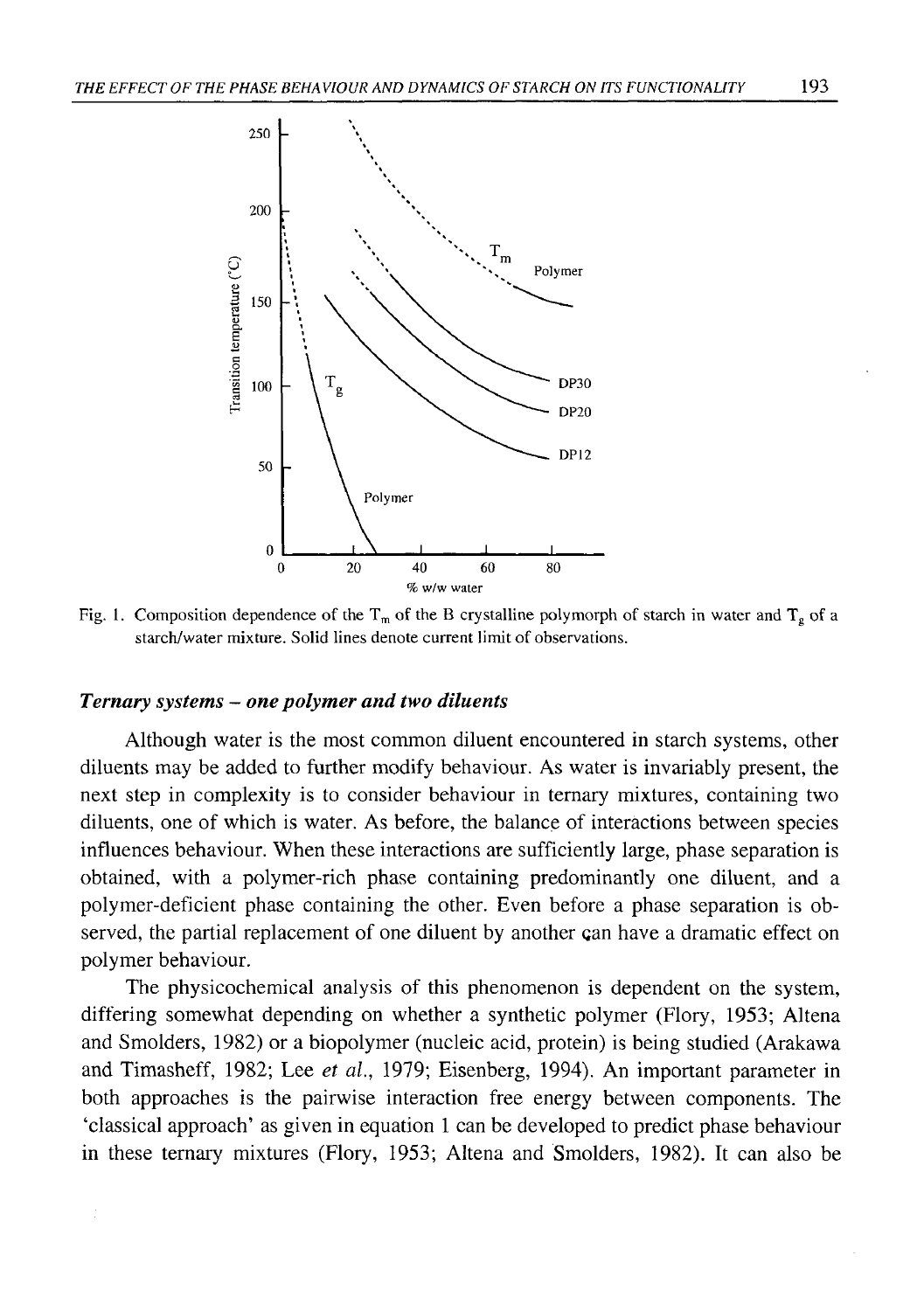modified to predict the dissolution of a crystalline polymer in the presence of a diluent and low molecular weight solute (Lelievre, 1976)

$$
1/T_{m} - 1/T_{m}^{0} = R/\Delta H_{u} \cdot V_{u}/V_{1} \left(v_{1} + v_{3}/x_{3} + \chi_{13}v_{1}v_{3} - \left[\chi_{12}v_{1} + (\chi_{23}v_{3})/x_{3}\right](v_{1} + v_{3})\right) \tag{2}
$$

where  $v_i$  is the volume fraction of component i and the subscripts 1, 2, 3 refer to diluent, polymer and low molecular weight solute respectively, with the quantity  $x_3$  the ratio of the molar volume of this solute to the molar volume of diluent. The effect of diluents on depression of  $T_m$  is therefore dependent on the various interaction parameters,  $\chi_{12}$ ,  $\chi_{13}$ ,  $\chi_{23}$ , and the relative sizes of the diluents. As before, the interaction between diluent and polymer is characterized as the interaction per polymer segment. In the dissolution of crystalline forms of starch, at a fixed volume fraction of polymer, the replacement of water by D-glucose or sorbitol is predicted to lead to an increase in  $T_m$ , simply as a result of the replacement of a relatively small diluent (water) by a larger one which can only interact weakly with the starch chain. Conversely, to observe a depression in  $T_{\text{m}}$ , a relatively strong attractive interaction,  $\chi_{23}$ , is needed to counteract the replacement of water by a larger solute. An illustration of these effects is given in Figure 2 which shows the effect of added diluents on the  $T_m$  of a crystalline amylose fraction. For diluents which interact weakly with the starch chain (glycerol, D-glucose, sorbitol) the addition of a larger diluent elevates  $T_m$ . For diluents which have a stronger attractive interaction (urea, guanidinium thiocyanate) a depression in  $T_m$  is observed. The validity of the approach requires more research.



Fig. 2.  $T_m$  versus solute volume fraction for the dissolution of amylose crystallites in a ternary aqueous mixture for the solutes, glycerol ( $\forall$ ); sorbitol ( $\blacksquare$ ); D-glucose ( $\forall$ ); urea ( $\blacklozenge$ ); guanidinium thiocyanate  $(O)$ .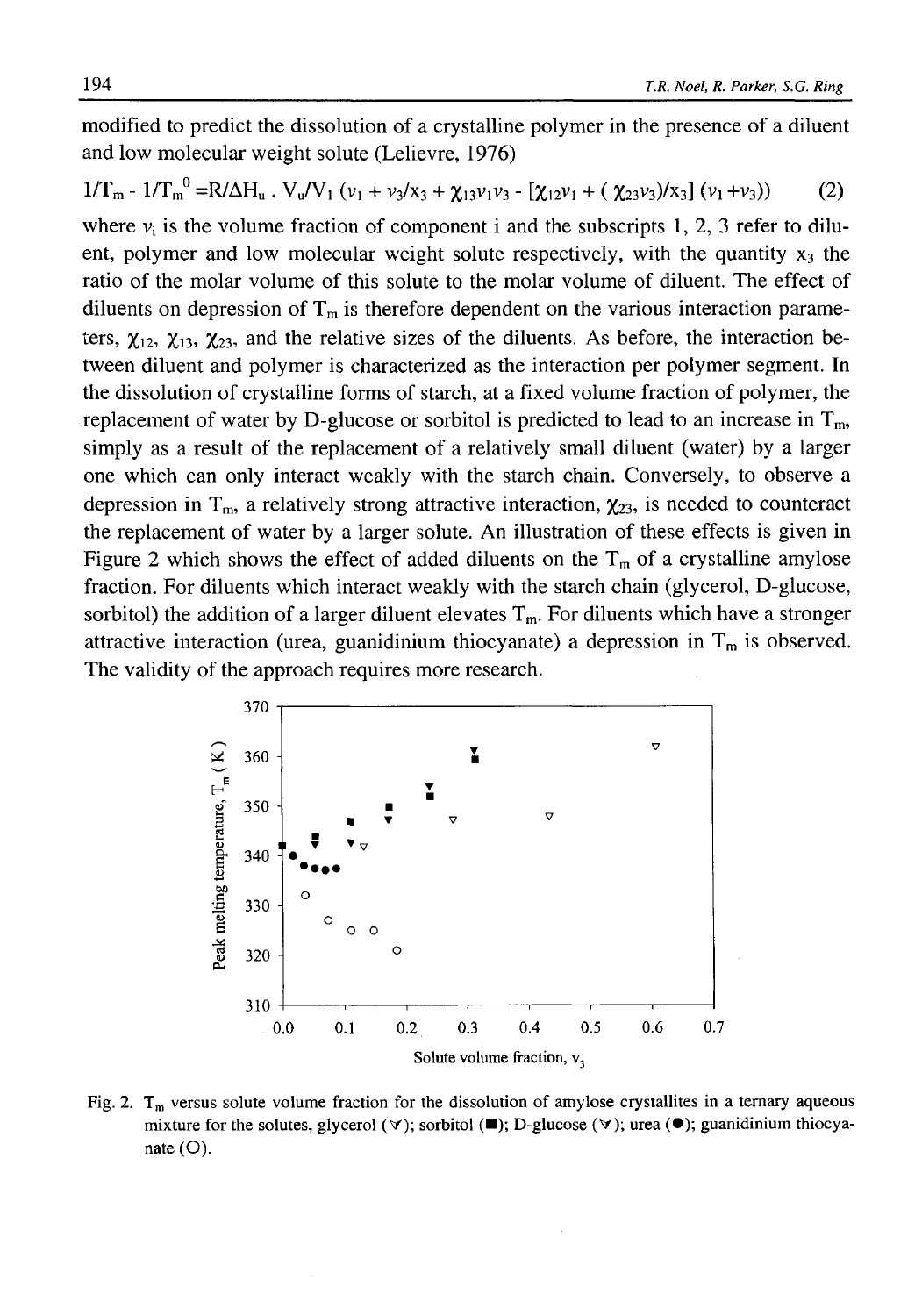## **Dynamics**

# *Glass transition behaviour of starch*

A glass has a liquid-like structure without obvious mobility. As a material is undercooled below  $T_m$ , and providing crystallization does not intervene, its viscosity will progressively increase. If the viscosity is so large, that the material cannot flow within a practical timescale, it will have solid-like characteristics. Typically this occurs at viscosities in excess of  $10^{12}$  Pas when the shear stress relaxation time is of the order of 100s. The transition from solid-like to liquid-like behaviour occurs at the glass transition temperature,  $T_g$ . As the heat capacities of glasses and supercooled liquids differ, calorimetry is a convenient method for the measurement of  $T_g$  from the 'step' change in heat capacity. The solid-like to liquid-like transition will occur at different temperatures depending on the timescale imposed by the experimental procedure. The glass transition behaviour of D-glucose was examined over 60 years ago when a  $T_g$  of 7°C was found (Parks *et al.,* 1928, 1934). More recently, the glass transition behaviour of a maltooligomer series was examined (Orford *et al*., 1989). Tg increased with increasing degree of polymerization and reached 173°C for maltohexaose. Again this is close to the temperature at which thermal degradation of carbohydrates becomes apparent, with a result that the  $T_g$  of amorphous starch cannot be determined directly. A plasticizer has to be used to depress  $T_g$  and the glass transition behaviour examined as a function of composition. In starchy materials, water has a very marked effect on depressing  $T_g$ . For example, the addition of just 6% w/w water to dry maltohexaose (about 0.8 water molecules per anhydrohexose unit) depresses  $T_g$  by about 100°. The composition dependence of  $T_g$  for a high molecular weight starch polysaccharide is summarised schematically in Figure 1. The  $T_g$  of starch/dextrin water mixtures shows, compared to T<sub>m</sub>, a weak dependence on chain length.

There is more limited information on the effect of other plasticizers on the  $T_g$  of starch. One of the more widely studied is glycerol. A 88% starch/water mixture had a T<sub>g</sub> of ~ 70°C. To achieve the same depression in T<sub>g</sub> it was necessary to add > 29% w/w glycerol to starch, glycerol can therefore be considered to be a less effective plasticizer than water. As water was added to these mixtures, the behaviour became more complex, with the appearance of two separate glass transitions. The major component involved in one was thought to be starch, for the other glycerol. The most likely explanation was that there had been some sort of phase separation with the formation of starch-rich and glycerol-rich phases (Forssell *et al.,* 1997). Further research is necessary to confirm this suggestion.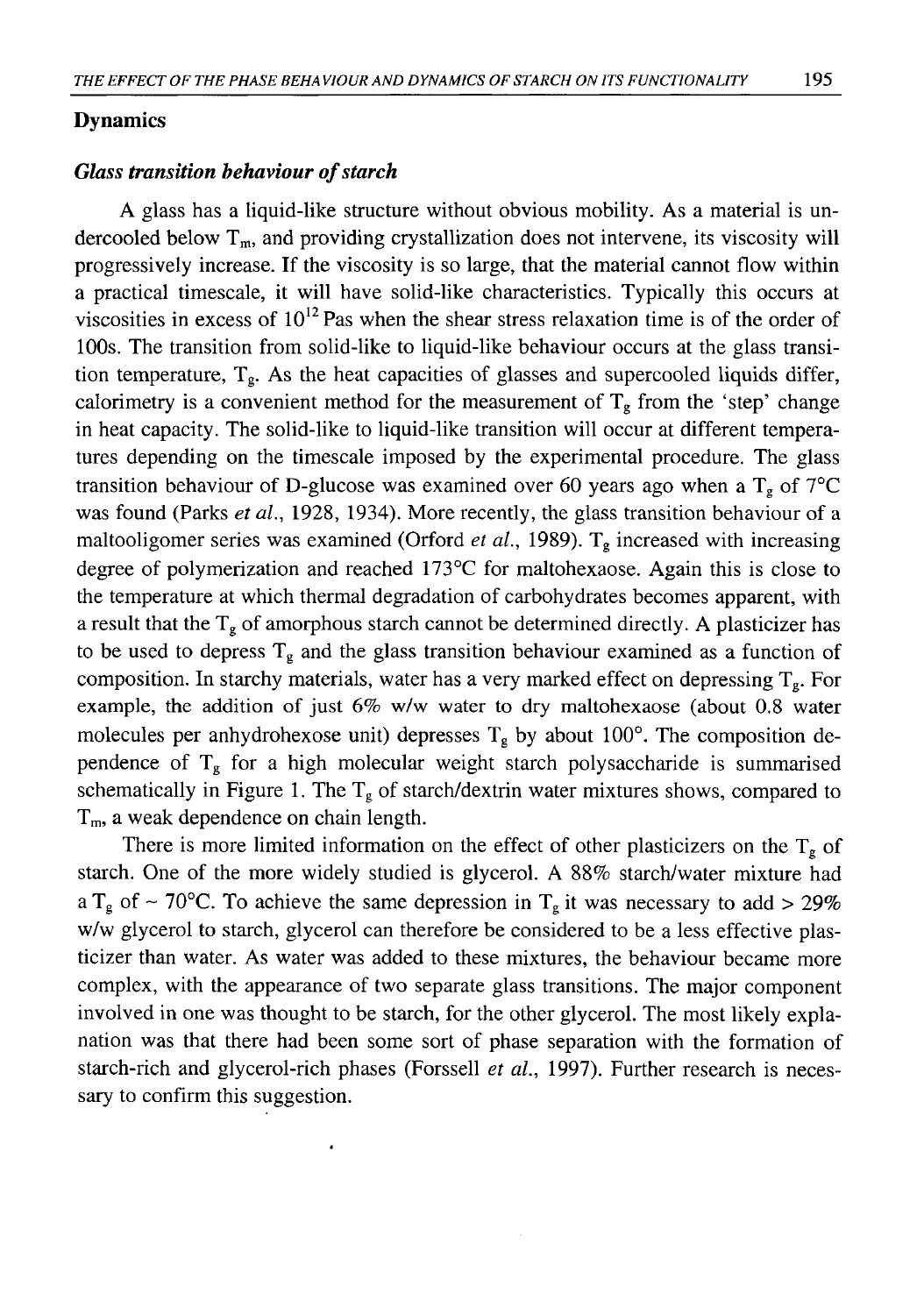## *Structural relaxation and localised motions*

The relationship between viscosity and molecular mobility is relevant to practical usage of starch in several ways, including mechanical properties; the stability of the material to crystallization; the encapsulation performance of starch and maltodextrin matrices; and the ageing of amorphous materials. As a background to these phenomena, it is useful to examine the dependence of viscosity, η, on temperature, T, as the liquid is undercooled. For simplicity we only describe the behaviour of a low molecular weight non-entangling system which exhibit Newtonian viscous behaviour. Higher molecular weight materials have more complex non-Newtonian rheologies, however broadly similar concepts still apply. The behaviour of many organic liquids, (including the carbohydrates - D-glucose (Parks *et al.,* 1934), glucitol and maltose (Angell *et al.,* 1982; Noel *et al*., 1991)) can be described by an empirical expression of the type

$$
\eta = \eta_{\infty} \exp\left(B/(T - T_0)\right) \tag{3}
$$

where  $\eta_{\infty}$ , B and  $T_0$  are constants. As  $T_g$  is approached there is a very strong dependence of viscosity on temperature.

The enormous viscosity of glassy carbohydrates has led to their use as matrices for the encapsulation of active agents, including flavours and pharmaceutical products. While the glass is often mechanically stable for months, deterioration can occur through moisture sorption and plasticization of the matrix, which can accelerate the rate of crystallization. Crystallization of the carbohydrate can concentrate the active agent leading to loss. A topic of current interest is the extent to which mobility persists in the glass, and the supercooled region above  $T_g$ , and the effect of this mobility on chemical and enzymic reaction. To start to tackle this topic it is necessary to examine in more detail the dynamics of these undercooled liquids.

The reorientational dynamics of the carbohydrate in the undercooled liquid can be probed by NMR (Girlich and Ludemann, 1993) and dielectric techniques (Noel *et al*., 1996a). For pure maltose two main dielectric relaxations are observed. The primary relaxation, at the higher temperature, is ascribed to reorientation of the whole molecule, at a rate influenced by the bulk shear viscosity. This relaxation is therefore a direct probe of viscosity, and is intimately linked with the glass transition. The secondary relaxation, at the lower temperature, is ascribed to a more localised motion. NMR and further dielectric experiments on other carbohydrates suggest that this localised motion is linked with the reorientation of the pendant hydroxymethyl group at C-6. Addition of water, with its plasticizing action, to the maltose, shifts the primary and secondary relaxations to lower temperatures, with a marked increase in the strength of the secondary relaxation. This suggests that water is relatively free to reorient within the maltose matrix and is consistent with the observed diffusive behaviour of water in these systems.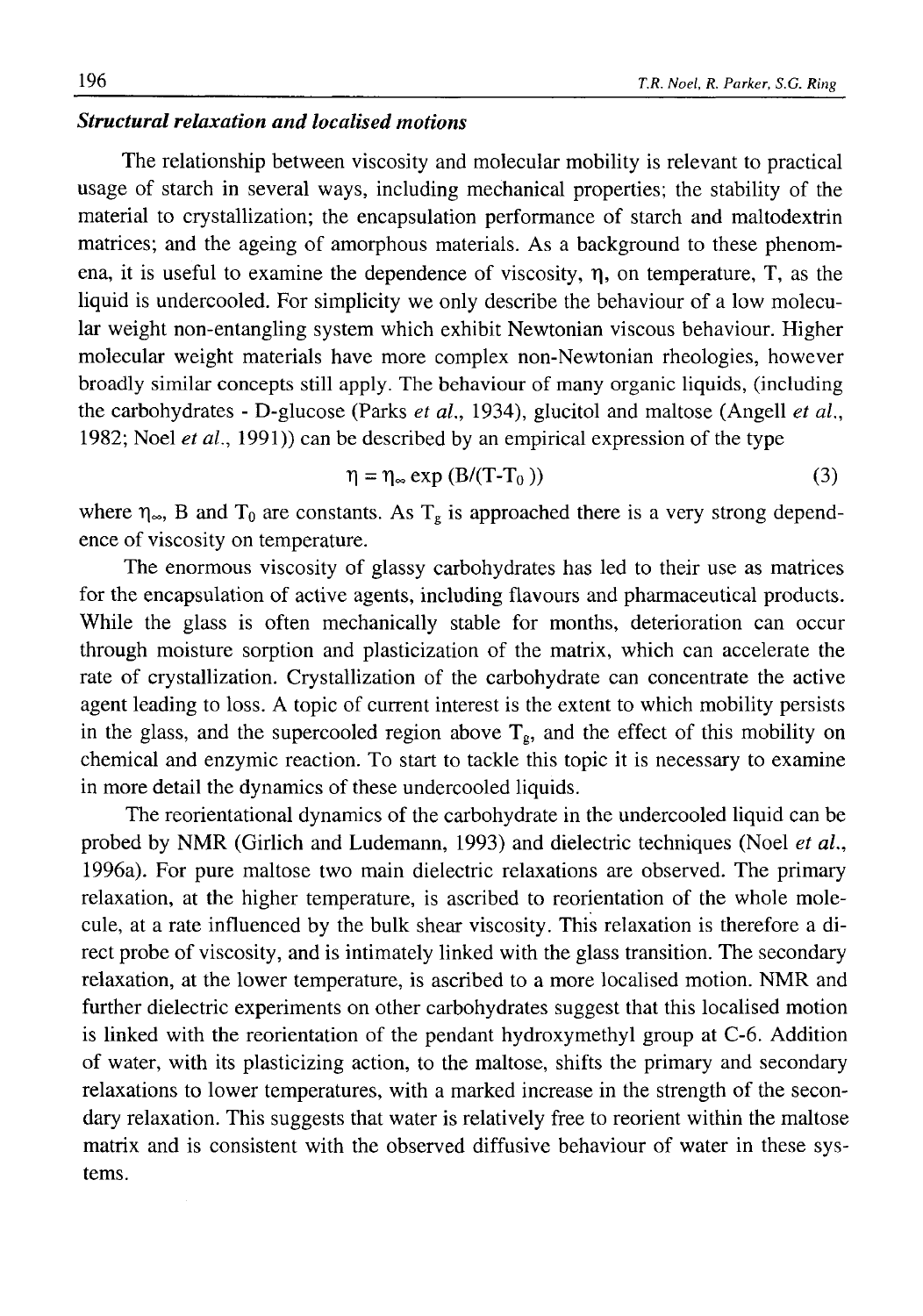In addition to identification of the link between molecular structure and dynamics there is also important to consider in more detail the structure of the amorphous liquid and its dependence on temperature. Such information can be obtained by wide-angle neutron scattering combined with H/D isotopic substitution. In a recent study (Tromp *et al.,* 1997) on amorphous D-glucose, it was found that the number of hydrogen bonds in the glass were more or less similar to that in the crystal. On heating the undercooled liquid, there was a fall in number of hydrogen bonds coupled with a restructuring of the hydrogen bond network. Presumably one potential effect of any added plasticizer is disruption of this network.

For species which are large relative to the molecular length scale, an increase in viscosity will lead to a comparable reduction in diffusion. As size is reduced and approaches molecular dimensions, an uncoupling of diffusion from viscosity can be observed. As yet there are few measurements on carbohydrate liquids. One example is shown schematically in Figure 4 where the mutual diffusion in maltose/water mixtures is compared to the viscosity increase on undercooling. As  $T_g$  is approached, a dramatic uncoupling of diffusive and viscous behaviour is observed, with diffusion in the undercooled liquid being much more rapid than expected (Parker and Ring, 1995). Other ways of probing transport processes, such as the measurement of ionic conductivity, yield comparable data (Noel *et al.,* 1996b). There is a need for further measurements which determine the effect of molecular size on the observed uncoupling.



Fig. 4. Comparison of viscous and diffusive behaviour in maltose/water mixtures as the glass transition is approached.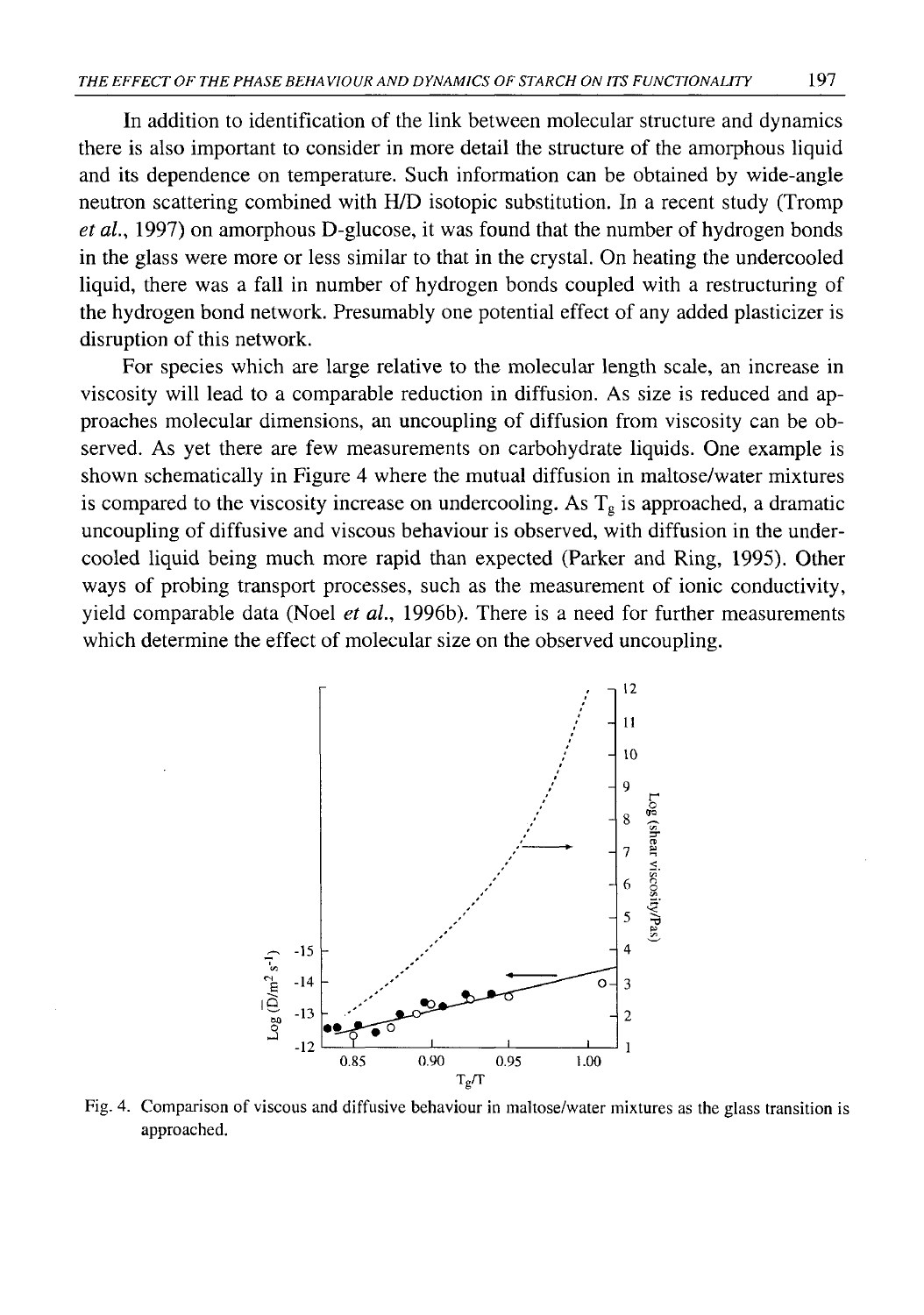Although this discussion has concentrated on low molecular weight carbohydrates, for which data is emerging, it is to be expected that studies will be extended to polysaccharides such as starch.

# **Functionality of starch**

## *As a texture modifier*

Starch often makes a major contribution to food texture. Several types of microstructure can be produced. For example after heating a moderately concentrated starch suspension ( $\sim$  6% w/w) above its gelatinization temperature a starch paste is formed consisting of swollen gelatinized starch granules dispersed in a liquid containing solubilised starch polysaccharides, chiefly amylose (Evans and Haisman, 1979; Doublier *et al.,* 1987; Ellis *et al.,* 1989; Svegmark and Hermansson 1991). The rheological properties of this material is influenced by the volume that the granules occupy and their deformability and shape. The contribution of the solubilised material to the rheological properties is, at this stage, rather small.

If the paste is cooled the solubilised amylose can, if sufficiently concentrated, aggregate to form a gel network (Miles *et al.,* 1985a; Gidley, 1989; Gidley and Bulpin, 1989). As the stiffness of this network is very dependent on amylose concentration, the amylose can make a major contribution to the elastic properties of the starch gel. The swollen granules reinforce this gel by acting as a filler (Miles *et al.,* 1985b). The crystallization of amylopectin on aging (Ring *et al.,* 1987; Shi and Seib, 1992; Wursch and Gumy, 1994) increases the stiffness of the granules and the overall stiffness of the starch gel.

# *As a nutrient*

As well as making an important contribution to food texture starch is a major dietary polysaccharide. There is a need to understand the factors affecting digestibility in the gastrointestinal tract. Although there is a substantial literature on the physical chemistry of how enzymes attack polymers in solution, other factors influence the attack of solid and semi-solid materials. For dense solids, attack can only occur at the solid liquid interface. An important factor relevant to the rate of enzymolysis is therefore the amount of interface rather than the concentration of substrate. For the enzyme to attack the solid it needs to bind to the surface (Leloup *et al.,* 1991,1992a). Access to the surface substrate may be somewhat restricted reducing the affinity of the enzyme for its substrate. This has two effects. Firstly, to achieve surface saturation, and therefore maximal rate of attack, relatively high concentrations of enzyme in solution may be required. Secondly, in mixed systems, with some of the substrate in soluble form and some as a solid, the higher affinity of the enzyme for the soluble substrate will lead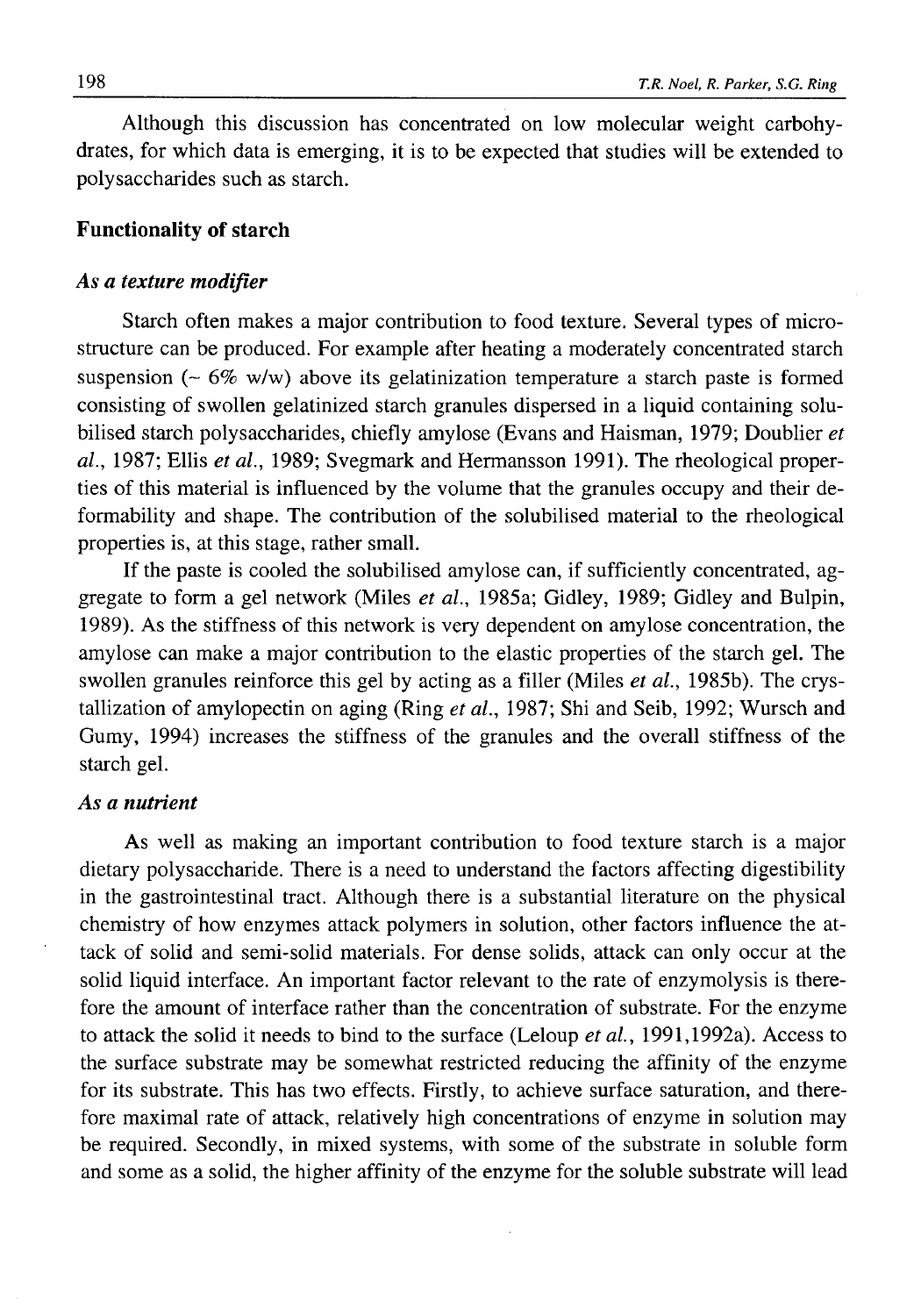to its preferential attack. An additional factor is the difference between starch conformation in the solid and solution. Starch in solution has a flexible conformation which can fit into the active site of the enzyme. In the solid state, flexibility is reduced and other conformations e.g. double helical, may be present which reduce enzyme substrate binding and catalysis. For processed starch which has been allowed to partially crystallize, the amylose double helix is resistant to amylolysis (Colquhoun *et al.,* 1992). This resistant fraction can modify the digestibility of the starch substrate. For network solids which are to some extent porous to the enzyme, additional factors affecting the rate of enzymolysis include the fraction of the network which is accessible to molecules the size of the enzyme, and the effect of the network on the diffusion of the enzyme (Leloup *et al.,* 1990, 1992b).

## REFERENCES

- [1] Altena F.W., C.A. Smolders: Calculation of liquid-liquid phase separation in a ternary system of a polymer in a mixture of a solvent and a non-solvent. Macromolecules, 15, 1982, 1491-1497.
- [2] Angell C.A., Stell R.C., Sichina W.: Viscosity-temperature function for sorbitol from combined viscoity and differential scanning calorimetry studies. Journal of Physical Chemistry, 86, 1982, 1540- 1542.
- [3] Arakawa T., Timasheff S.N.: Stabilization of protein structure by sugars. Biochemistry, **21,** 1982, 6536-6544.
- [4] Buleon A., Delage M.M., Brisson J., Chanzy H.: Single-crystals of V-amylose complexed with isopropanol and acetone. International Journal of Biological Macromolecules, 12, 1990, 25-33.
- [5] Colquhoun I.J., Parker R., Ring S.G., Sun L., Tang H.R.: "An NMR spectroscopic characterization of the enzyme-resistant residue from alpha-amylolysis of an amylose gel. Carbohydrate Polymers, 27, 1995,255-259.
- [6] Donovan J.W.: Phase transitions in the starch-water system. Biopolymers, **18,** 1979, 263-268.
- [7] Doublier J.-L., Llamas G., Le Meur M.: A rheological investigation of cereal starch pastes and gels. Carbohydrate Polymers, 7, 1987, 251-275.
- [8] Eisenberg H.: Protein and nucleic acid hydration and cosolvent interactions: establishment of reliable baseline values at high cosolvent concentrations. Biophysical Chemistry, **5 3 ,**1994, 57-68.
- [9] Ellis H.S., Ring S.G., Whittam M.A.: A Comparison of the viscous behaviour of wheat and maize starch pastes. Journal of Cereal Science, **10,** 1989, 33-44.
- [10] Evans I.D., Haisman D.R.: Rheology of gelatinised starch suspensions. Journal of Texture Studies, **10,** 1979, 347-370.
- [11] Flory P.J.: Principles of polymer chemistry. First edn, Cornell: Cornell University Press, 1953.
- [12] Forssell P.M., Mikkila J.A., Moates G.K., Parker R.: Phase and glass transition behaviour of concentrated barley-starch-water mixtures, a model for thermoplastic starch. Carbohydrate Polymers, 34, 1997, 275-282.
- [13] Gidley M.J., Bulpin P.V.: Crystallization of malto-oligosaccharides as models of the crystalline forms of starch - minimum chain-length requirement for the formation of double helices. Carbohydrate Research, **161,** 1987, 291-300.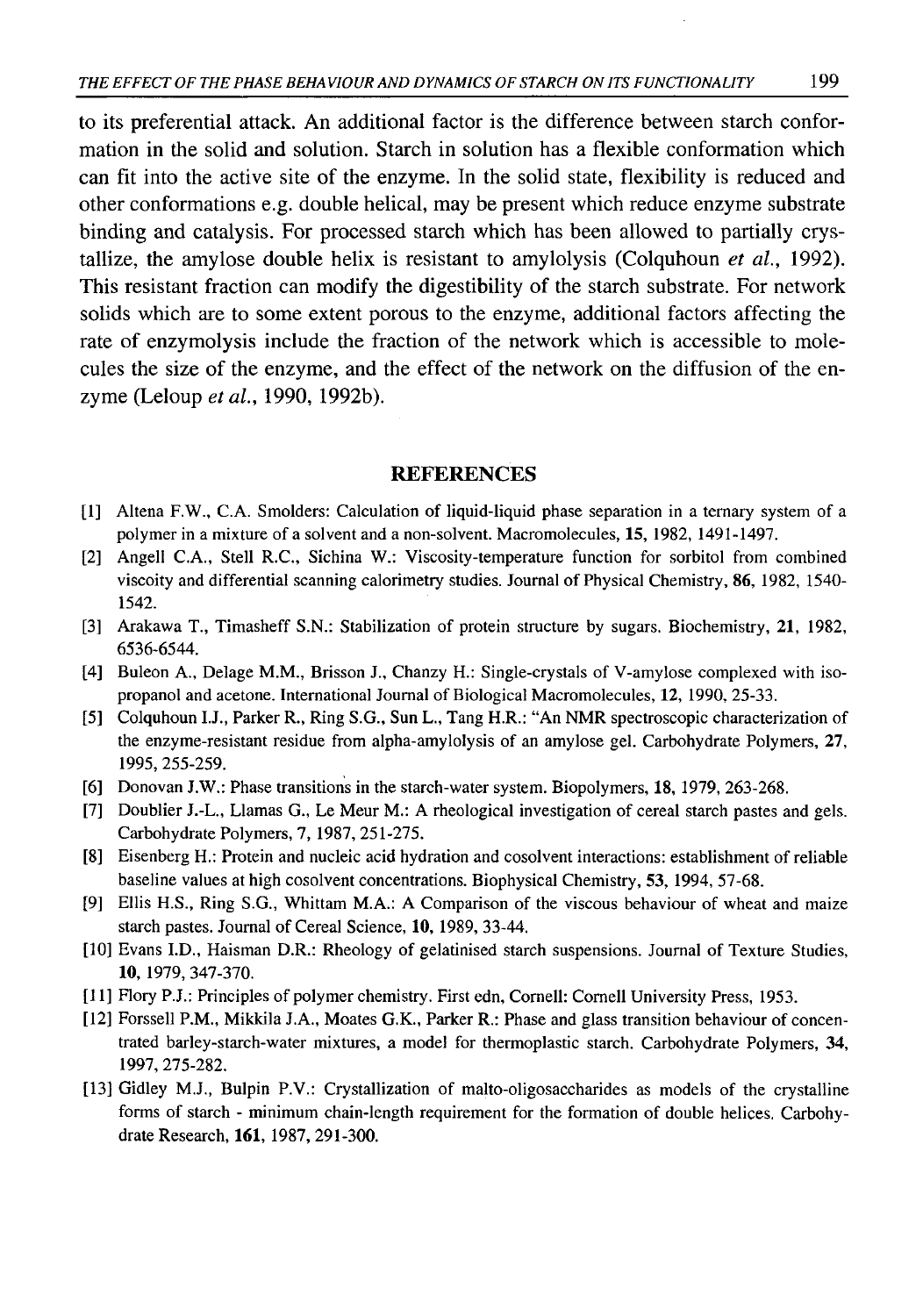- [14] Gidley M.J., Bulpin P.V.: Aggregation of amylose in aqueous systems: the effect of chain length on phase behaviour and aggregation kinetics. Macromolecules, 22, 1989, 341-6.
- [15] Gidley M.J.: Molecular mechanisms underlying amylose aggregation and gelation. Macromolecules 22, 1989, 351-8.
- [16] Girlich D., Ludemann H.-D.: Molecular mobility of sucrose in aqueous solution studied by <sup>13</sup>C NMR relaxation. Zeitschrift fur Naturforschung, **48c,** 1993, 407-413.
- [17] Helbert W., Chanzy H., Planchot V., Buleon A., Colonna P.: Morphological and structural features of amylose spherocrystals of A-type. International Journal of Biological Macromolecules, 15, 1993, 183-187.
- [18] Hinrichs W., Buttner G., Steifa M., Betzel C., Zabel V., Pfannemuller B., Saenger W.: An amylose antiparallel double helix at atomic resolution. Science, 238, 1987, 205-208.
- [19] Imberty A., Perez S.: A revisit to the 3-dimensional structure of B-type starch. Biopolymers, **27,** 1988, 1205-1221.
- [20] Imberty A., Chanzy H., Perez S., Buleon A., Tran V.: The double-helical nature of the crystalline part of A-starch. Journal of Molecular Biology, **201,** 1988, 365-378.
- [21] Jeffrey G.A., Saenger W.: Hydrogen Bonding in Biological Structures. 1st Ed. Springer-Verlag, Berlin, 1991.
- [22] Lee J.C., Gekko K., Timasheff S.N.: Measurements of preferential solvent interactions by densimetric techniques. Methods in Enzymology, **61,** 1979, 26-49.
- [23] Lelievre J.: Theory of gelatinization in a starch-water-solute system. Polymer, **17,** 1976, 854-858.
- [24] Leloup V.M., Colonna P., Ring S.G.: Studies on probe diffusion and accessibility in amylose gels. Macromolecules, **23,** 1990, 862-866
- [25] Leloup V.M., Colonna P., Ring S.G.: Alpha-amylase adsorption on starch crystallites. Biotechnology and Bioengineering, **38,** 1991, 127-134.
- [26] Leloup V.M., Colonna P., Ring S.G.: Physicochemical aspects of resistant starch. Journal of Cereal Science, **16,** 1992a, 253-266.
- [27] Leloup V.M., Colonna P., Ring S.G., Roberts K., Wells B.: Microstructure of amylose gels. Carbohydrate Polymers, **18,** 1992b, 189-197.
- [28] Mandelkern L., Prasad A., Alamo R.G., Stack G.M.: Melting temperature of the n-alkanes and the linear polyethylenes. Macromolecules, **23,** 1990, 3696-3700.
- [29] Miles M.J., Morris V.J., Ring S.G.: Gelation of amylose. Carbohydrate Research, **135,** 1985a, 257- 269.
- [30] Miles M.J., Morris V.J., Ring S.G.: Roles of amylose and amylopectin in the gelation and retrogradation of starch. Carbohydrate Research, **135,** 1985b, 269-275
- [31] Moates G.K., Noel T.R., Parker R., Ring S.G., Cairns P., Morris V.J.: Observations on the crystallization and melting of maltopentaose hydrate. Carbohydrate Research, **299,** 1997, 91-94.
- [32] Moates G.K., Noel T.R., Parker R., Ring S.G.: The effect of chain length on the dissolution of the B-crystalline polymorph of starch. Carbohydrate Research, **298,** 1997, 327-333.
- [33] Noel T.R., Ring S.G., Whittam M.A.: Kinetic Aspects of the Glass-Transition Behavior of Maltose-Water Mixtures. Carbohydrate Research, 212, 1991, 109-117.
- [34] Noel T.R., Parker R., Ring S.G.: Comparative study of the dielectric relaxation behaviour of glucose, maltose and their mixtures with water in the liquid and glassy states. Carbohydrate Research, **282,** 1996a, 193-206.
- [35] Noel T.R., Parker R., Ring S.G.: Conductivity of maltose-water-KCl mixtures in the supercooled liquid and glassy states. Journal of the Chemical Society : Faraday Transactions 1, **92,** 1996b, 1921-1926.